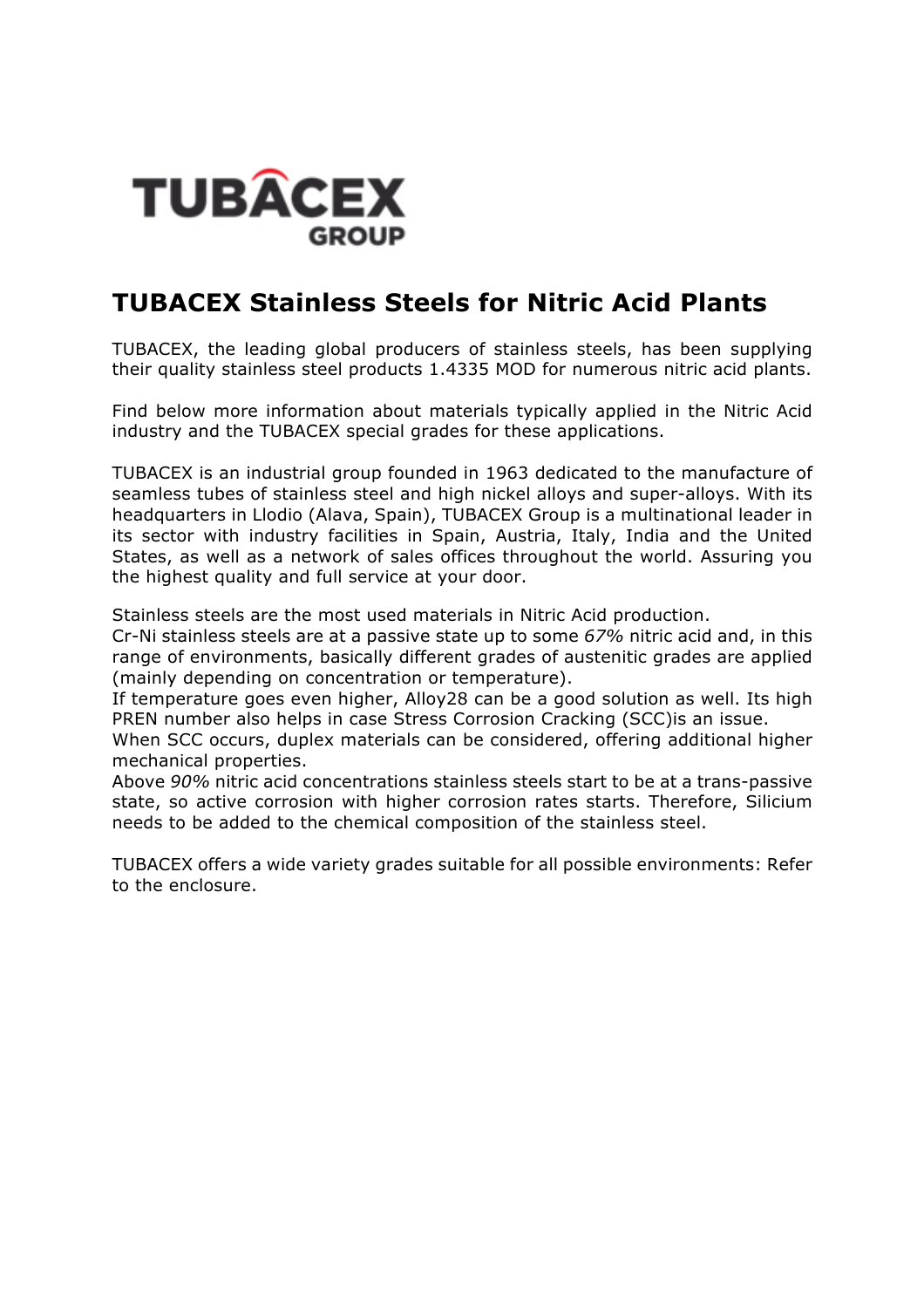

# **TUBACEX**  Nitric Acid selection of materials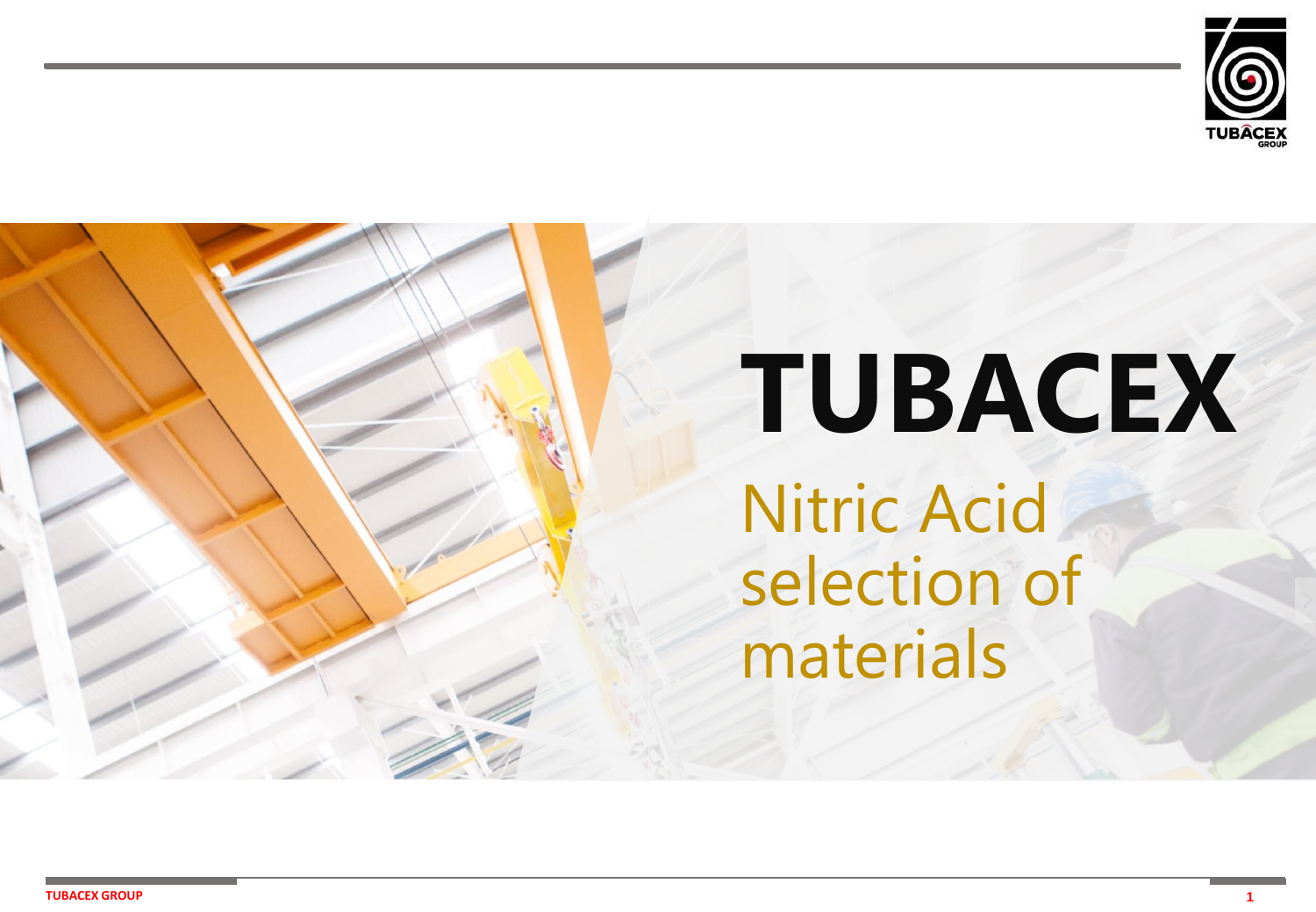**Selection of materials for Nitric Acid Production**

- **Austenitic Stainless Steels:** 
	- $\checkmark$  304L, 1.4306, UNS30403. Base material with "limited" corrosion behavior.

1.4306 should be preferred above 1.4307, since its *corrosion resistance is lower* ( $\delta$ -ferrite *appears to be the cause, very detrimental)*.

| Steel grade        |                 | e.          |                         |             | Р     | s                |             |              |                          |    |                          |                           |
|--------------------|-----------------|-------------|-------------------------|-------------|-------|------------------|-------------|--------------|--------------------------|----|--------------------------|---------------------------|
| <b>Steel name</b>  | Steel<br>number | u.<br>max   | Si                      | Mn          | max   | max              | N           | Сr           | Сu                       | Мо | NЬ                       | Ni                        |
| X2CrNi18-9         | 1.4307          | 0,030       | $\leq 1,00$             | $≤$ 2,00    | 0,040 | $10,015^{\rm D}$ | $\leq 0.10$ | 17,5 to 19,5 | $\overline{\phantom{a}}$ |    | $\sim$                   | 8,0 to 10,0 <sup>c</sup>  |
| X2CrNi19-11        | 1.4306          | 0,030       | $\leq 1,00$             | ≤ 2,00      | 0,040 | $0,015^{\circ}$  | $\leq$ 0,10 | 18,0 to 20,0 | $\overline{\phantom{a}}$ | -  | $\overline{\phantom{a}}$ | 10,0 to $12,0^d$          |
| X2CrNi19-11        | 1.4306          | 0,030       | $\leq 1,00$             | $\leq 2,00$ | 0,040 | 0,015"           | $\leq 0,10$ | 18,0 to 20,0 |                          |    | $\overline{\phantom{a}}$ | 10,0 to 12,0 <sup>0</sup> |
| <b>R-01IMIT0-R</b> | 114901          | infinition. | $=$ $1$ <sup>1</sup> mm | m minn      | n'nan | and later to any | 70'10       | C'RL 01 C'/L |                          |    |                          | n'n ro un'n               |

*Higher Ni content (austenite stabilizer) makes the material less prone to*  $\delta$ *-ferrite <i>formation.* 

*Source: DIN EN 10216-5:2014-03*



TUBACEX

**TXC01**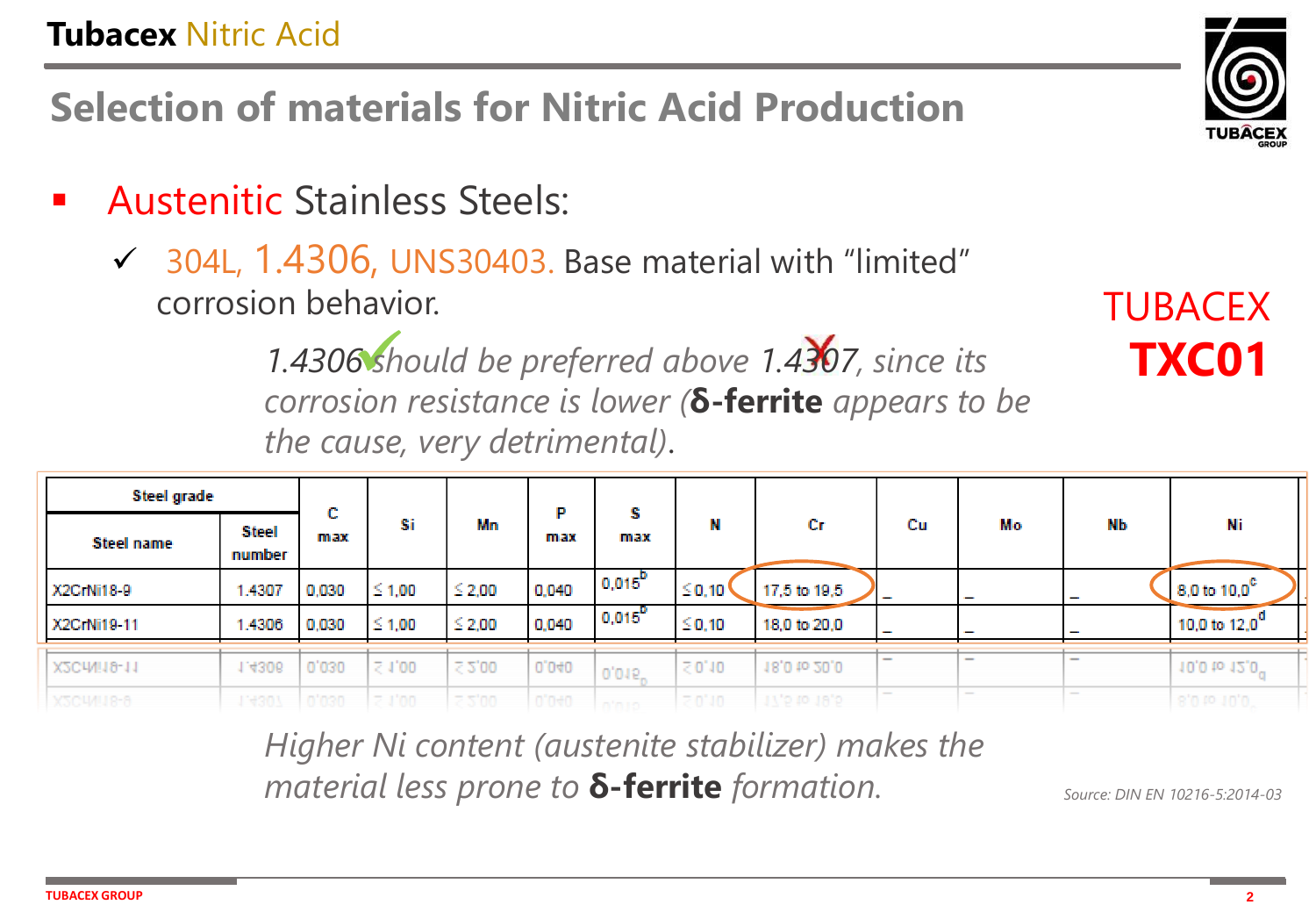### **Tubacex** Nitric Acid

**Selection of materials for Nitric Acid Production**

- **Austenitic Stainless Steels:** 
	- $\checkmark$  304L NAG, 1.4306S, UNS30403. "Clean" 304L with limited residual elements such as C<0,02, P<0,01 & S<0,01, giving better Corrosion resistance to the material.

*1.4306S has restricted composition and Mo<0,01.*  Molybdenum *is detrimental in nitric acid environments*

✓ 310L NAG, 1.4335, UNS31002. Upgraded grade for nitric acid resistance with even lower C, P & S.

> *1.4335 is much less sensitive to carbide precipitation and intergranular attack than 304L.*



TUBACEX

**TUBACEX** 

**TXT19**

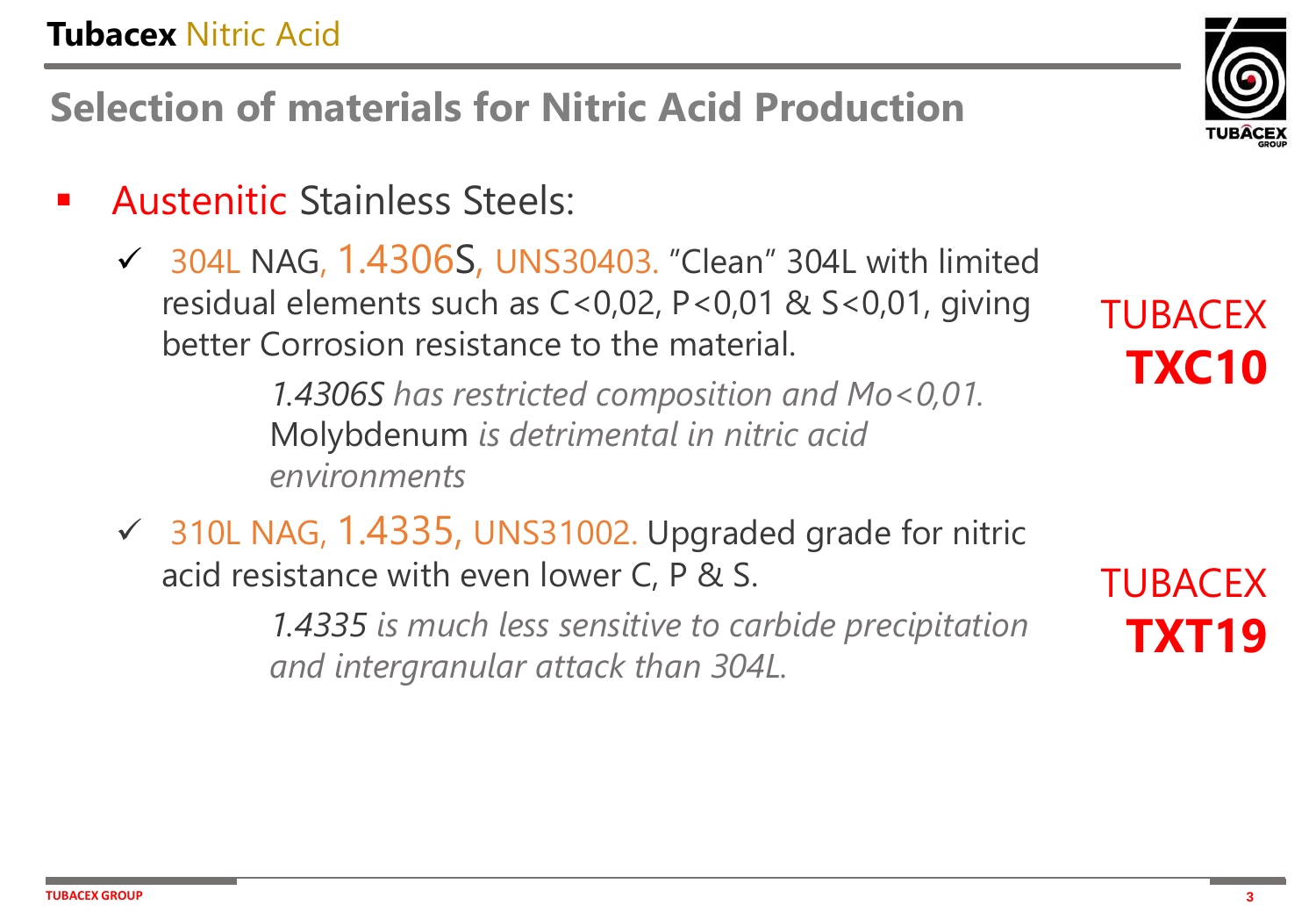### **Tubacex** Nitric Acid

**Selection of materials for Nitric Acid Production**

- **Austenitic Stainless Steels:** 
	- $\checkmark$  1.4361, UNS30600. High Si content grade for high nitric acid concentration production.

*More than 2% Silicon content improves resistance to intergranular attack in strong nitric acid. With high levels of silicon a thick silica layer is formed in addition to typical Chromium oxide.* 

✓ Alloy28, 1.4563, N08028. This Cr-Ni alloy, 27% Cr, 31%Ni, 2% Mo & 1,5%Cu gives good nitric acid resistant properties.

> *Alloy28 is specially resistant in hot nitric acid and additionally a good SCC resistance due to high PREN nr.*

TUBACEX **TXC07**